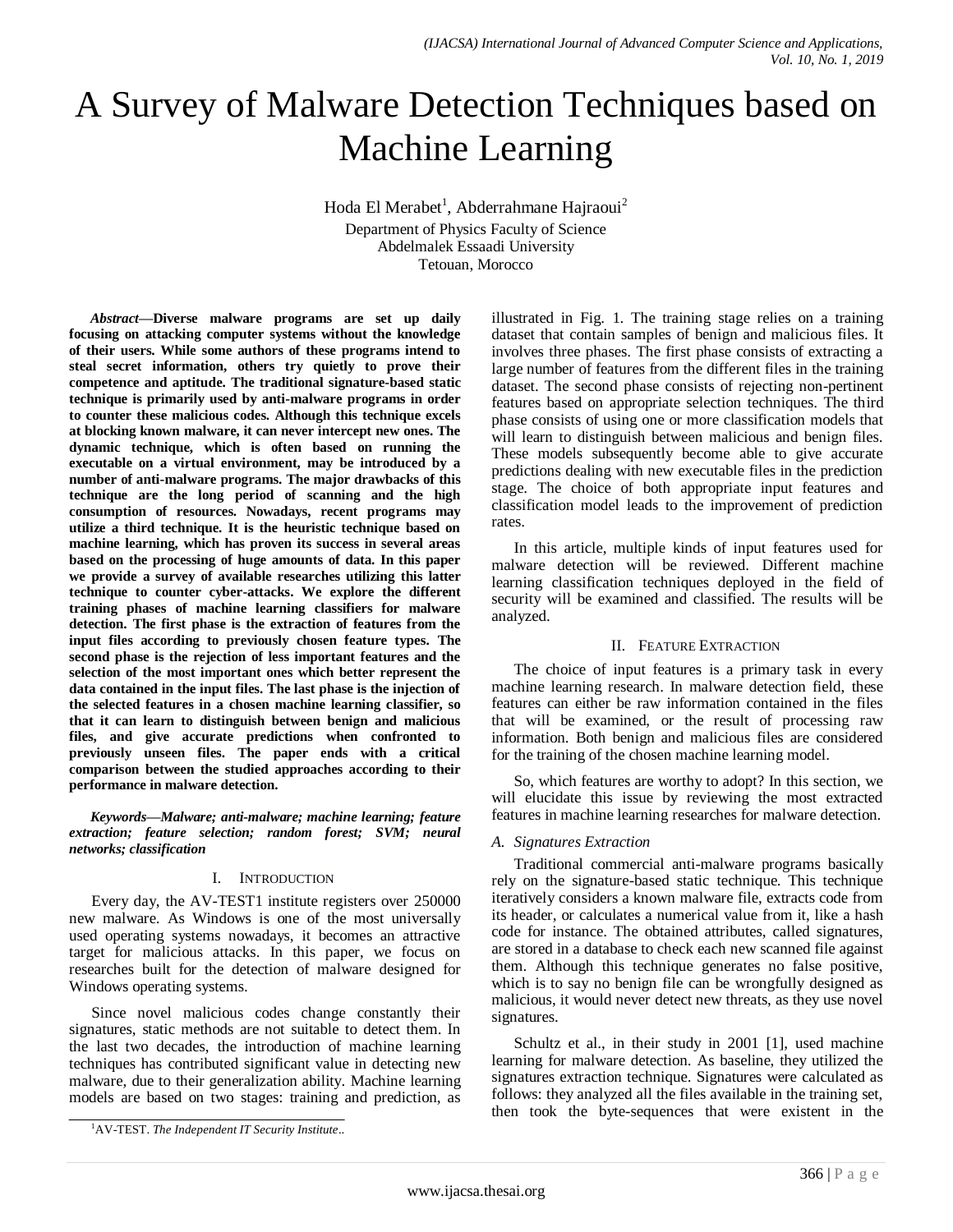malicious files and missing in the benign ones. Later, these byte-sequences were concatenated together to construct a unique signature for each malicious file. The final data mining model [1] had a detection rate double than the detection rate of this signature-based scanner, while dealing with new binaries.

#### *B. DLL Function Calls Extraction*

Multiple researches rely on the extraction of the information related to the Microsoft Windows libraries DLLs and the API functions [1, 3, 5, 7, 13, 15, 20].

According to Schultz et al. [1], it is impossible to perfectly predict the behavior of a program without running it. However, it is possible to estimate what it can eventually do. They assumed that the information directing the behavior of the binary file is worthy to be extracted. They thereby extracted the following features in one of their three models:

- The list of DLLs used by each binary file
- The list of DLL functions called by each file
- The number of functions called from each DLL

These features were introduced using three different approaches. The first approach, illustrated in Fig. 2, considered 30 DLL libraries. The feature vector included 30 Boolean values indicating whether a file imports a DLL or not.

In the second approach, illustrated in Fig. 3, each feature was constructed as a conjunction of a DLL file name and an API function called from that DLL. The feature vector consisted of 2229 Boolean values.



Fig. 1. Machine Learning Stages: Training and Prediction.

*-advapi32 ˄ avicap32 ˄ … ˄ winmm ˄ -wsock32*

Fig. 2. First Feature Vector: Conjunction of DLL Names [1].

|   | $d$ vapi32.Adjust $T$ oken $P$ rivileges $()$ |  |
|---|-----------------------------------------------|--|
| Λ | advapi32.GetFileSecurity $A() \wedge $        |  |
| Λ | $wsock32,recv() \wedge wsock32. send()$       |  |

Fig. 3. Second Feature Vector: Conjunction of DLLs and Function Calls [1].

*advapi32* = 2 ∧ *avicap32* = 10 ∧ …  $\textit{winmm} = 8 \land \textit{wsock32} = 2$ 

Fig. 4. Third Feature Vector: Conjunction of DLLS and the Number of Functions Called from Each DLL [1].

*"…"; "call KERNEL32.LoadResource"; "…"; "call USER32.TranslateMessage"; "…"; "call USER32.DispatchMessageA"*

Fig. 5. Part of a Disassembled File (Only DLL Calls Taken into Account) [3].

*(1)"KERNEL32.LoadResource, USER32.TranslateMessage" (2)"USER32.TranslateMessage, USER32.DispatchMessageA"*

#### Fig. 6. "2-Gram" DLL Sequences [3].

In the third approach, they took each file in the training set, and counted the number of API functions called per imported DLL. In this case, the vector of features included 30 integer values. Fig. 4 gives an example of a feature vector illustrating this approach.

Masud et al., in their study in 2007 [3], used the Windows P.E. Disassembler tool to disassemble the binaries. They extracted DLL function calls from the disassembled files, by omitting all other instructions. They subsequently built n-gram sequences. Each n-gram was defined as a sequence of n consecutive DLL calls, appearing in a disassembled file. A feature vector corresponding to an executable is a binary vector having one bit for each feature. The bit's value is 'one' to signify that the feature is present in the file, otherwise it is 'zero'.

The list of instructions shown in Fig. 5 represents a part of a disassembled file by omitting all the instructions from the code and reserving only DLL calls. Fig. 6 shows the two corresponding 2-gram DLL sequences.

## *C. Binary Sequences Extraction*

In a first approach of this technique, one takes the hexadecimal code of each file contained in the training dataset. The hexadecimal code can be seen as lines of code. Each single line, which is a sequence of sixteen consecutive bytes, is therefore considered as a single feature. Schultz et al. [1] used the hexdump utility (Miller, 2000) to convert each executable into hexadecimal code and extract the different binary sequences. Fig. 7 shows an example of a hexadecimal code.

A second approach of this technique consists of converting binary sequences to n-grams [2, 14, 15]. Kolter and Maloof [2] used the hexdump utility (Miller, 1999) to convert each executable to hexadecimal code. They produced n-grams choosing n=4, by combining each sequence of four consecutive.

Bytes in a single term; for instance, the following sequence (ff 00 ab 3e 12 b3) corresponds to the following three 4-gram sequences: (ff00ab3e), (00ab3e12) and (ab3e12b3). Each ngram is considered as a Boolean attribute that can be either present (True) or absent (False) in the scanned executable.

Barker et al. similarly chose to extract byte sequences from the benign and malicious files in their study in 2017 [10]. Some bytes are intrinsically closer to each other, they might be seen to have a close interpretation. This interpretation is considered false a priori, since the meaning of the bytes depends on the context. For that reason, Barker et al. decided to avoid raw byte values. They used an embedding layer to map each byte to a feature vector of fixed and learned length, instead of considering raw byte values as features.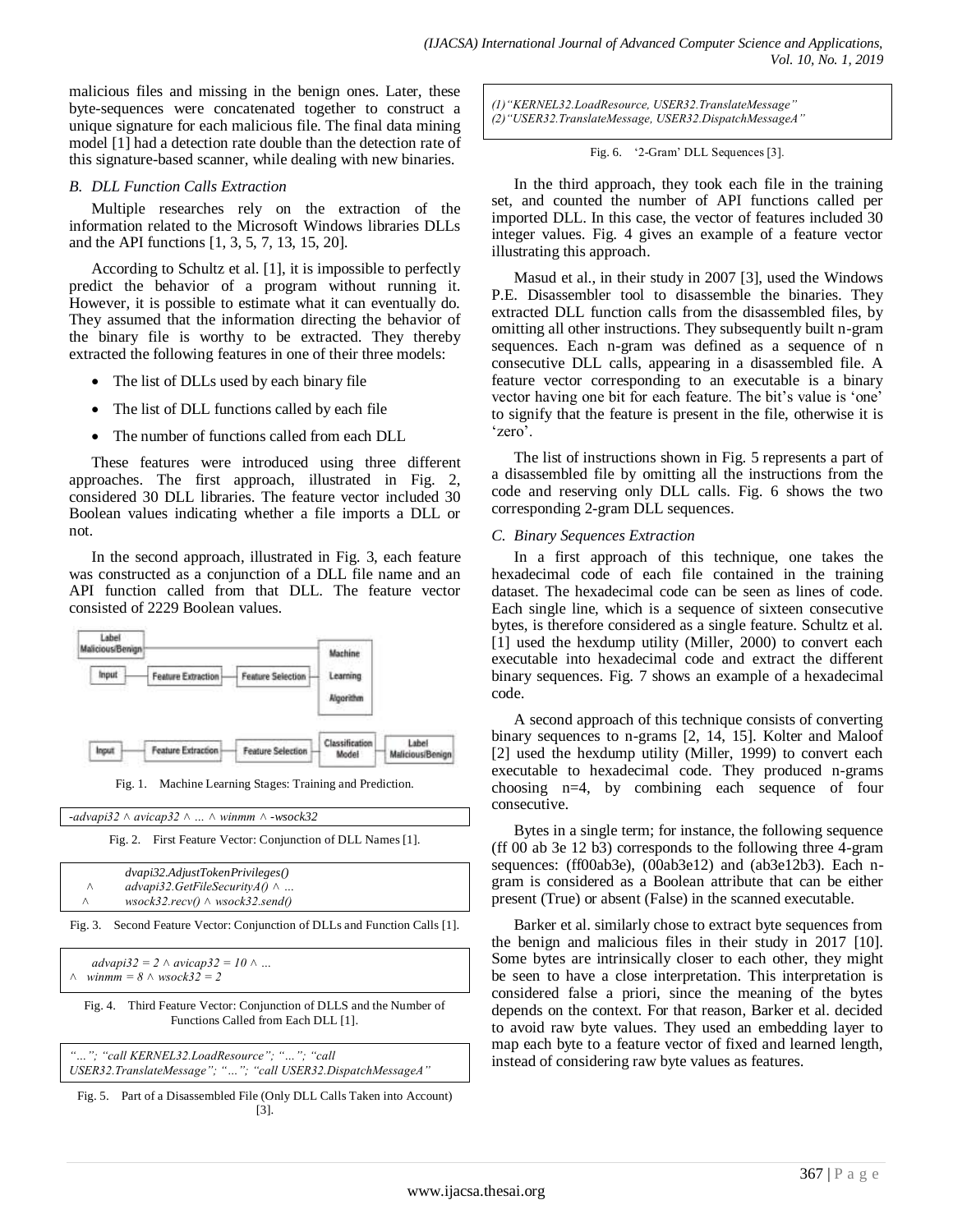#### *D. Assembly Sequences Extraction*

Opcode sequences or assembly sequences are used by several researches to learn and detect malicious functionalities in the executable files [3, 4, 16, 19].

After disassembling the binaries, Masud et al. [3] extracted all the n-grams from the assembly instructions. In order to illustrate there approach, they took the sequence of assembly instructions represented by Fig. 8. For n=2, the extracted features from this sequence were the two 2-gram assembly sequences shown in Fig. 9.

Siddiqui et al. opted for disassembling the binary files to extract features in their study for Trojans detection in 2008 [4]. The disassembly was obtained using Data rescues' IDA Pro disassembler. They defined a sequence as a succession of assembly instructions until the arrival to a conditional or unconditional branch instruction, and/or a limit function is obtained.

To illustrate this approach, Siddiqui et al. took the assembly code shown in Fig. 10. The extracted features from this piece of code are shown in Fig. 11.

*1f0e 0eba b400 cd09 b821 4c01 21cd 6854 7369 7020 6f72 7267 6d61 7220 7165 6975 6572 2073 694d 7263 736f 666f 2074 6957 646e 776f 2e73 0a0d 0024 0000 0000 0000 454e 3c05 026c 0009 0000 0000 0302 0004 0400 2800 3924 0001 0000 0004 0004 0006 000c 0040 0060 021e 0238 0244 02f5 0000 0001 0004 0000 0802 0032 1304 0000 030a*

Fig. 7. Example of Hexadecimal Code [1].

*"push eax"; "mov eax, dword [0f34]"; "add ecx, eax"*

Fig. 8. Assembly Instructions Sequence [3].

*(1) "push eax"; "mov eax, dword[0f34]" (2) "mov eax, dword[0f34]"; "add ecx, eax"*

Fig. 9. "2-Gram" Assembly Sequences [3].

| mov   | dword ptr [ebp-4], 4       |
|-------|----------------------------|
| lea   | eax, [ebp-24h]             |
| mov   | $[ebp-84h]$ , eax          |
| mov   | dword ptr [ebp-8Ch], 4008h |
| mov   | dword ptr [ebp-94h], 8     |
| mov   | dword ptr [ebp-9Ch], 3     |
| push  | 10h                        |
| pop   | eax                        |
| call  | vbaChkstk                  |
| lea   | esi, [ebp-8Ch]             |
| mov   | edi, esp                   |
| movsd |                            |
| movsd |                            |
| movsd |                            |
| movsd |                            |
| push  | 10h                        |
| pop   | eax                        |
| call  | <i>vbaChkstk</i>           |
|       |                            |

Fig. 10. Portion of a Disassembled Trojan [4].

*(1) mov lea mov mov mov mov push pop call (2) lea mov movsd movsd movsd movsd push pop call*

Fig. 11. Assembly Sequences Extracted from the Disassembled Trojan [4].

#### *E. PE File Header Fields Extraction*

The portable executable (PE) format is a file format for executable files and object files under the Windows family of operating systems. It is a data structure that encapsulates the information necessary for the Windows operating system loader to manage the wrapped executable code.

The header of the PE file consists of several fields. These fields contain structural information of the executable file. This includes dynamic library references for binding, API import and export tables, different sections contained in the file, source management data, thread local storage data (TLS), and different types of metadata. Recent studies exploit the values of the PE file headers in order to train machine learning models and detect new malware [5, 6, 8, 11, 13, 19].

In their data mining study in 2009 [5], Shafiq et al. were able to extract initially, 189 PE features, as represented on Table 1.

In regard to Kumar et al., they opted for the use of an integrated feature set in 2017 [11]. They used the values of PE header fields as inputs for their model. The set of integrated features included 68 values, consisting of 28 raw features, 26 Boolean features (expressing the existence or absence of certain values), and 14 derived features. The derived features were constructed through the validation of raw values according to a set of rules that they specified. For instance, the raw value of the Time Date Stamp field is simply an integer indicating the number of seconds since 1969. According to them, using this raw value would not be a powerful feature. Thereby, the value of this field was compared to valid dates (from December 31, 1969 at 4:00 pm until the date of the experiment). The resulting Boolean output was taken as a feature. Table 2 summarizes all the derived features considered and their raw counterparts.

TABLE I. LIST OF FEATURES EXTRACTED FROM THE PE FILE [9]

| <b>Feature Description</b>                | <b>Type</b> | Quantity |
|-------------------------------------------|-------------|----------|
| DLLs referred                             | binary      | 73       |
| COFF file header                          | Integer     | 7        |
| Optional header – standard fields         | Integer     | 9        |
| Optional header – Windows specific fields | Integer     | 22       |
| Optional header – data directories        | Integer     | 30       |
| text section – header fields              | Integer     | 9        |
| data section – header fields              | Integer     | 9        |
| rsrc section – header fields              | Integer     | 9        |
| Resource directory table & resources      | Integer     | 21       |
| Total                                     |             | 189      |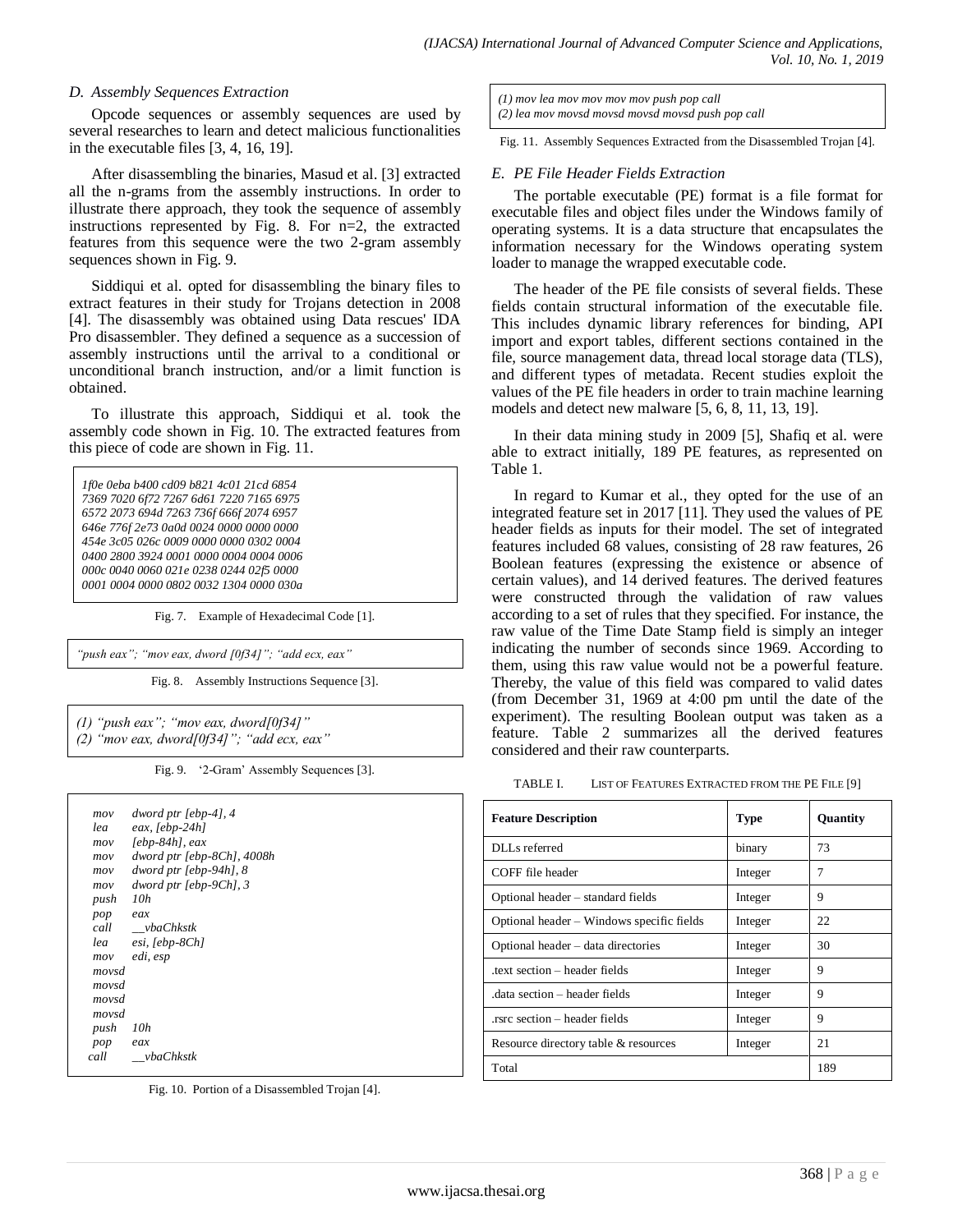|                     | <b>Raw Value</b> | <b>Derived Value</b> |             |
|---------------------|------------------|----------------------|-------------|
| <b>Feature</b>      |                  | <b>Type</b>          | Value       |
| Entropy             | Binary value     | Integer              | $[-1, 0-8]$ |
| Compilation Time    | Integer          | <b>Boolean</b>       | [0,1]       |
| <b>Section Name</b> | String           | Integer              |             |
| Packer Info         | <b>NA</b>        | Boolean              | [0,1]       |
| FileSize            | Integer          | Integer              |             |
| FileInfo            | String           | Integer              | [0,1]       |
| ImageBase           | Integer          | <b>Boolean</b>       | [0,1]       |
| SectionAlignment    | Integer          | <b>Boolean</b>       | [0,1]       |
| FileAlignment       | Integer          | Boolean              | [0,1]       |
| SizeOfImage         | Integer          | Boolean              | [0,1]       |

## *F. Machine Activity Metrics Extraction*

Several researches use performance metrics to reveal the process behavior [12, 18]. These metrics can be obtained by executing the samples in a sandbox or in a virtual environment.

Burnap et al. extracted some system-level activity metrics in their study in 2017 [12], by executing samples of malicious and benign executables in a sandbox environment. These metrics are:

- CPU User Use (percentage)
- CPU System Use (percentage)
- RAM use (count)
- SWAP use (count)
- received packets (count)
- received bytes (count)
- sent packets (count)
- sent bytes (count)
- number of processes running (count)

These features are continuous values. They allow the ability to be more flexible with the classification of samples than discrete features such as DLL calls and PE header fields. At the same time they are more difficult to obfuscate through cyber-attacks, according to Burnap et al.

Abdelsalam et al. [18] executed the samples in a virtual machine. Then, they collected 28 features from the following eight categories:

- **Status**
- CPU information
- Context switches
- IO counters
- Memory information
- Threads
- File descriptors
- Network information

#### *G. Entropy Signals Extraction*

The entropy measures the randomness in a given set of values. The higher the entropy, the more random the data and thus the higher the content of information. For binary data, given that the values of a byte vary from 0 to 255, the formula used for the entropy is represented by (1):

$$
H = -\sum_{i=0}^{255} P_i \log_2(P_i)
$$
 (1)

Where, Pi is the probability of i in the code.

Various researches represent the content of the executable file as an entropy stream, where each value denotes the entropy of a small piece of code in a specific location in the file [9, 21].

Wojnowicz et al., in their work in 2016 [9], relied merely on the entropy analysis. For each training file, several levels of detail or resolution were chosen. For each level of resolution, the file was divided into chunks of code, and the entropy was calculated for each chunk, resulting in one discrete entropy signal per level of resolution. For instance, for the level of resolution 2, the file will be divided into  $2^2 = 4$  chunks, so 4 entropy values will be generated, producing a signal of 4 discrete values. Subsequently, all the obtained signals are considered as the features extracted in this first step.

#### III. FEATURE SELECTION TECHNIQUES

After the first feature extraction step, researchers usually follow a second selection step. This step is essential for dimensionality reduction, for getting rid of redundant data, for reducing the learning and test times of the classifier, and thus for improving the accuracy of new malware detection. The feature selection techniques, frequently used with machine learning for malware detection, are described below.

#### *A. Information Gain*

Information gain has been widely used for feature selection [3, 14, 20]. Its notion is related to the entropy notion. It informs about the importance of a given attribute in the corresponding vector. One therefore must look for attributes with a high information gain.

After the application of the information gain to the list of n-grams and DLL calls, Masud et al. [3] reserved 500 binary n-grams, 500 assembly n-grams, and 500 DLL function calls. Masud et al. represented the equations of the entropy and the information gain by (2) and (3) respectively.

Entropy(S)

$$
= -\frac{p(s)}{n(s) + p(s)} log_2 \left( \frac{p(s)}{n(s) + p(s)} \right) - \frac{n(s)}{n(s) + p(s)} log_2 \left( \frac{n(s)}{n(s) + p(s)} \right) \tag{2}
$$

Gain(S, A) = Entropy(S) - 
$$
\sum_{v \in Values(A)} \frac{|Sv|}{|S|} Entropy(Sv)
$$
 (3)

Where,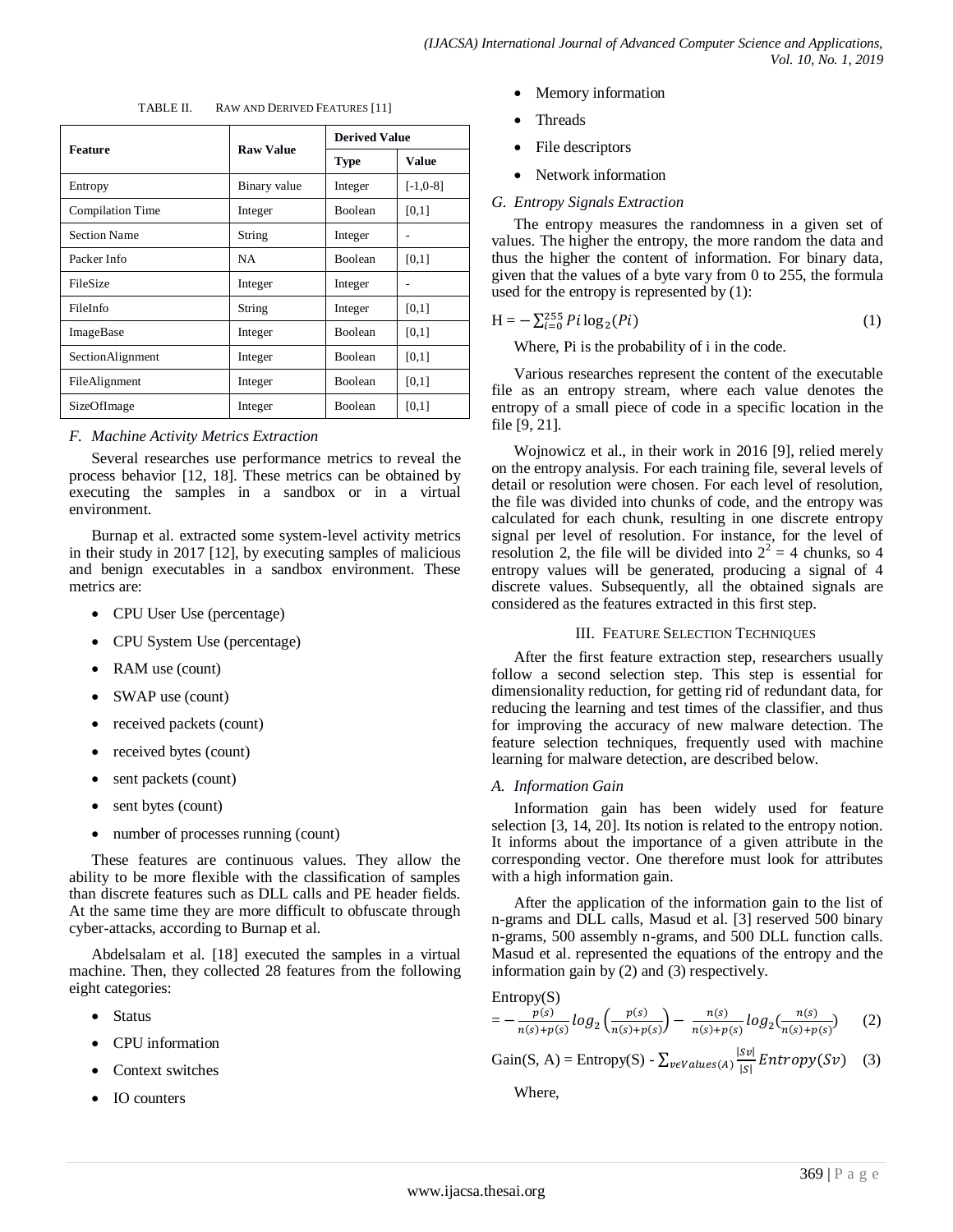S: training data

p(s): total number of positive instances

n(s): total number of negative instances

values (A): set of all possible values for attribute A

 $|S| = p(s) + n(s)$ 

Sv: subset of S where  $A= v$ 

 $|Sv| = pv + nv$ 

pv: total number of positive instances in Sv

nv: total number of negative instances in Sv

For the case of binary and assembly n-grams, an n-gram may be either present or absent. So each attribute A has only two possible values:  $v \in \{0,1\}$ .

## *B. Redundant Feature Removal (RFR)*

The redundant feature removal technique eliminates both the features that do not vary at all and the ones that show a significant variation. These features have an approximately uniform-random behavior. Using this technique, all the entities whose values are either constant or have a variance greater than a given threshold, will be deleted [5].

In the PE-miner study [5], Shafiq et al. employed this technique among others. Unfortunately, they did not specify the number of features obtained after its application.

## *C. Principal Component Analysis (PCA)*

The principal component analysis is a procedure for reducing the number of variables and making the information less redundant. It uses an [orthogonal transformation](https://en.wikipedia.org/wiki/Orthogonal_transformation) to convert a set of observations of possibly correlated variables into a set of [uncorrelated](https://en.wikipedia.org/wiki/Correlation_and_dependence) variables. It is at the same time a geometric approach (the variables are represented in a new space, according to maximum inertia directions) and a statistical approach (the research focuses on independent axes that best explain the variability or variance of the data).

Siddiqui et al. [4] used this technique in their process of reducing the initial set of data. They started with 877 variables. After the application of PCA, they retained solely the variables that explained 95% of the full variance of the data set. As a result, they obtained 146 variables, a considerable reduction of the number of features.

After using the information gain as a first feature selection technique, Zhang et al. [20] utilized the PCA as a second feature selection technique in their research in 2018. They finally retained 50 features to train their classification model. They didn"t specify the initial number of features.

## *D. Random Forest*

The random forest technique is a prominent technique for classification and regression. Nevertheless, it is a notable feature selection technique as well. For feature selection, it calculates the importance of an attribute by removing it from the model, then calculating the decrease in either accuracy or Gini index. These two metrics are used to evaluate the classification models and to explain their performance. The chosen attributes are the ones that imply a significant decrease in the chosen evaluation metric when removed.

For the selection of features, Siddiqui et al. [4] used both PCA and random forest techniques, in two different approaches. Using the random forest, they rejected the variables where the average decrease in accuracy was less than 10%. Thereby, they retained only 84 variables from 877.

Pablo et al. [12] took advantage of this technique as well. They combined it with another technique called Chi-Squared. They used the Chi-Squared method first, which allowed them to retain 68,800 features from a total number of 682,936 initial features, which is 10% of the entire set. Then, they applied the random forest technique. They chose the ranking made by accuracy decrease. The reduction passed by successive stages. They went from 68,800 features, to 10,000 features, then to 5000, 1000, 300, 100, 30, 10, and finally to 9 features uniquely.

## *E. Calculation of Accuracy by Considering Each Attribute Separately*

Karthik Raman, in his feature selection study [6], considered the fields" values of the PE file header as features for the training of his classifier. He was convinced that the different parts of the PE file header will be less correlated between them. Subsequently, the most important variables and the least correlated ones will be the variables generating the most important individual accuracy in each part of the header. The seven different parts of the PE header are: Data Directory, Optional Header, Imports, Exports, Resources, Sections, and File Header. The study of Karthik Raman revealed that the seven fields generating the highest accuracy from each part are respectively: Debug Size, Image Version, IatRVA, ExportSize, ResourceSize, VirtualSize2, and NumberOfSections. He retained solely these seven features to train his machine learning algorithm.

## *F. Self-Organizing Feature Map (SOFM)*

Self-organizing feature maps (SOFMs) form a class of neural networks. They can be used for either classification or dimensionality reduction. Burnap et al. [12] used SOFMs to reduce the features dimensionality. Once a sample is received, it runs through a virtual environment for 5 minutes. The chosen nine machine activity metrics, mentioned in section II.F, are taken every second, producing 300 vectors of nine values for each sample, in the 5-minute time window. Then, SOFMs are used to transform each 9-dimensional vector to a 2-dimensional vector. Therefore, 300 vectors of x-y coordinates are used as features for the training of the model.

## *G. Wavelet Transform*

Various researches use the Wavelet Transforms for dimensionality reduction [9, 21]. Wojnowicz et al. [9] applied the wavelet transform to the entropy signals at different levels of resolution. For each level of resolution, each training file was divided into chunks of code, then the average entropy of each chunk was calculated, resulting in a discrete entropy signal. This signal was then multiplied by appropriate wavelet functions to get values called wavelet coefficients. After that the spectral energy was calculated as the sum of the wavelet coefficients squares. The spectral energies gathered from each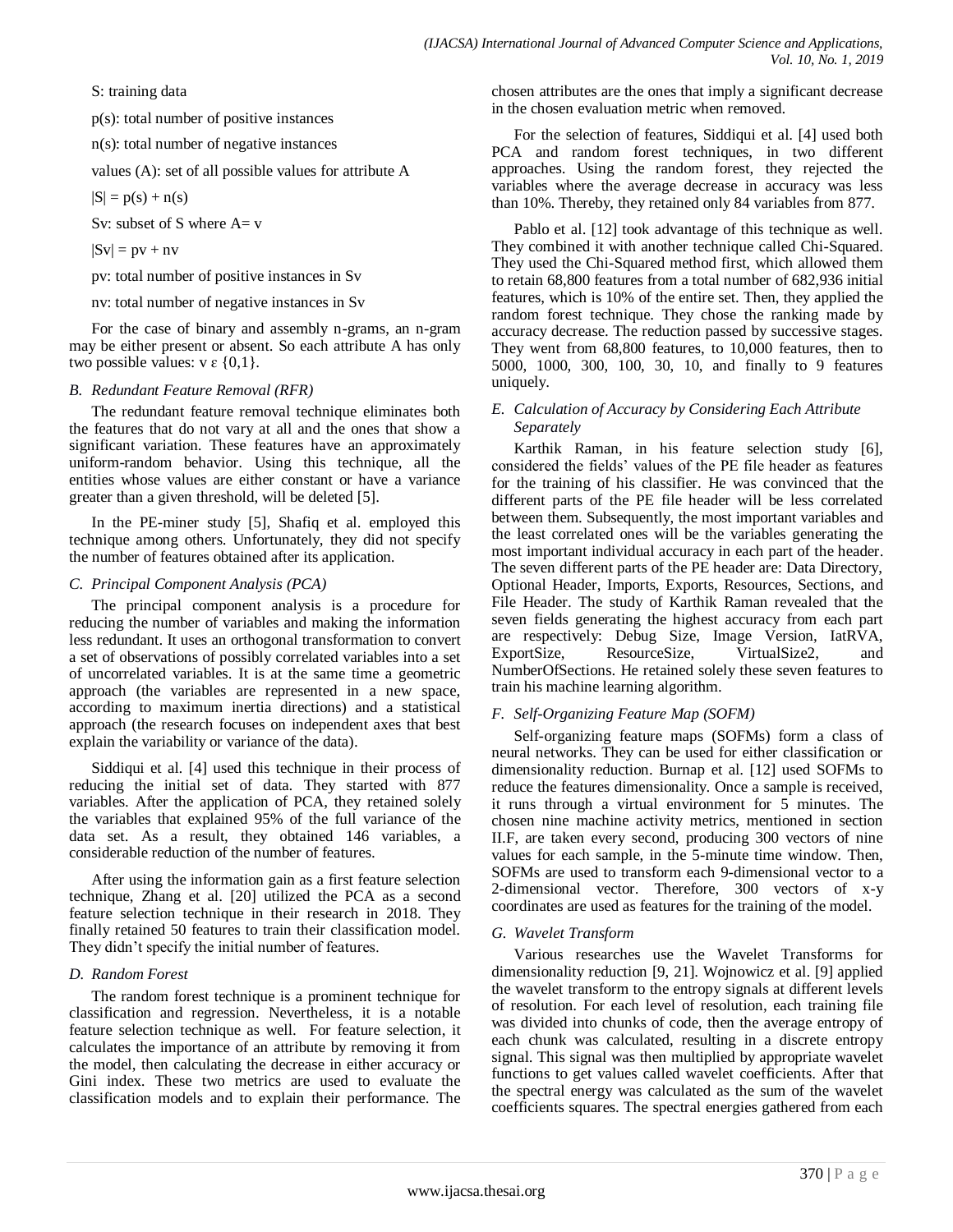level of resolution were used as input features for the machine learning classifier. For the highest level of resolution, the files were divided into code chunks of 256 bytes each. For example, if a file size is  $32 * 256$  bytes, since  $32 = 2^5$ , the file will be decomposed 5 times; to  $2^1$ ,  $2^2$ ,  $2^3$ ,  $2^4$ , and  $2^5$  pieces, giving 5 levels of resolution. It subsequently generates 5 features which are the spectral energies  $E_1$ ,  $E_2$ ,  $E_3$ ,  $E_4$  and  $E_5$ . In addition to these spectral energies, Wojnowicz et al. integrated additional string features and entropy statistics for the training of their model.

#### IV. MACHINE LEARNING CLASSIFIERS

#### *A. Support Vector Machine (SVM)*

A support vector machine is a well-known supervised learning model for both linear and non-linear problems. For linear classification, the technique is based on finding the optimal hyper plane that separates the data into two categories. This hyper plane is the one that maximizes the margin between two parallel hyper planes which separate the two classes of data, in our case benign and malicious files. Its nonlinear classification is obtained by applying a kernel function, which is a mapping function, to map the original input space to a high-dimensional feature space, creating a linear problem.

Masud et al. [3] used SVM as a single classification technique in their model. Siddiqui et al. [4], Shafiq et al. [5], and Ninyesiga and Ngubiri [15] used SVM in addition to other classifiers, one at a time in order to make comparisons between the obtained results. Li et al. [13] used SVM and neural networks with different types of features to conclude the best combination between features and classification model. Their best results were obtained using SVM with features derived from the filename, path, static properties of the file, and imported functions. As for Pablo et al. [8], they chose to make comparisons between combinations of several models. They ultimately kept the combination of SVM and neural networks in their model, which was the combination that obtained the highest accuracy rate.

#### *B. Random Forest*

A random forest is an ensemble learning method used for classification and regression. It is constructed from a collection of decision trees. Each tree determines the class label of an unlabeled instance and then gets its classification. Each tree is divided at each node taking into account random features. Therefore, the model selects the most chosen class among all trees. The larger the number of trees, the more accurate is the result. Siddiqui et al. [4] built their model with 100 classification trees. The number of variables tested at each division was ranged from 6 to 43, depending on the number of selected variables in the data set. They formed several combinations presenting several experiments, such as:

- Random forest for classification using all the 877 initially extracted features
- Random forest for classification using 146 features retained by PCA feature selection technique
- Random forest for classification using 84 features retained by random forest feature selection technique

The best results were obtained using random forests for both feature selection and classification. Bai et al. [7] also obtained the best results using random forests as classification model, they compared it to other decision tree models.

#### *C. Neural Network*

A neural network or an artificial neural network (ANN) is a brain-inspired system intended to replicate the way that we humans learn. It is constructed from interconnected nodes. These nodes are represented in three forms of layers. An input layer consisting of input features, hidden layers that process the input information and transform it to something that the output layer can use, and an output layer which is responsible for giving the answer. An ANN is based on a number of parameters, which are updated iteratively in the learning phase. At each iteration, the ANN makes a prediction, then the error between its prediction and the correct answer is calculated based on a chosen cost function, after that the parameters are adjusted according to a learning rule like Gradient Descent and Backpropagation. The iterations are repeated until obtaining a minimum error [22]. ANNs revealed their effectiveness as a strong classification technique in many areas, especially in dealing with a huge amount of data.

The classification model of Pablo et al. [8] was constituted from neural networks in combination with support vector machines and random forests. After multiple tests of the three techniques, they opted for the following procedure. They started with a pretreatment of their selected nine features. After that, they transformed all the original data by applying SVM kernels, which are mapping functions, to each feature. That is to say transform the feature vector space into another space easily separable. Then, they simultaneously used three sets of data to constitute the input layer of the neural network classifier. These three sets are:

- The initial set of data, built of nine features
- The set of features transformed by SVM kernels
- The results of the SVM classifier applied to the initial set of nine features

Their model gave an increase in both accuracy and speed of training. The training time lessened from few hours to few minutes.

Barker et al. [10] chose neural networks as well. After the input layer, they introduced an embedding layer, followed by convolutional layers, recurrent neural networks RNNs, and finally a fully connected layer. Convolutional neural networks CNNs are widely used in image processing because of their ability to learn the existence of a feature regardless of its position. Barker et al. found that the MS-DOS header is the only component of the PE file that has a fixed position. The other parts like the PE header, the code and the resources can be placed anywhere. To better capture such a high-level localization invariance, they chose to use a convolutional neural network architecture.

Multiple other researchers utilized convolutional neural networks in their works. Abdelsalam et al. [18] and Yan et al. [19] chose to represent each sample as an image (2D matrix)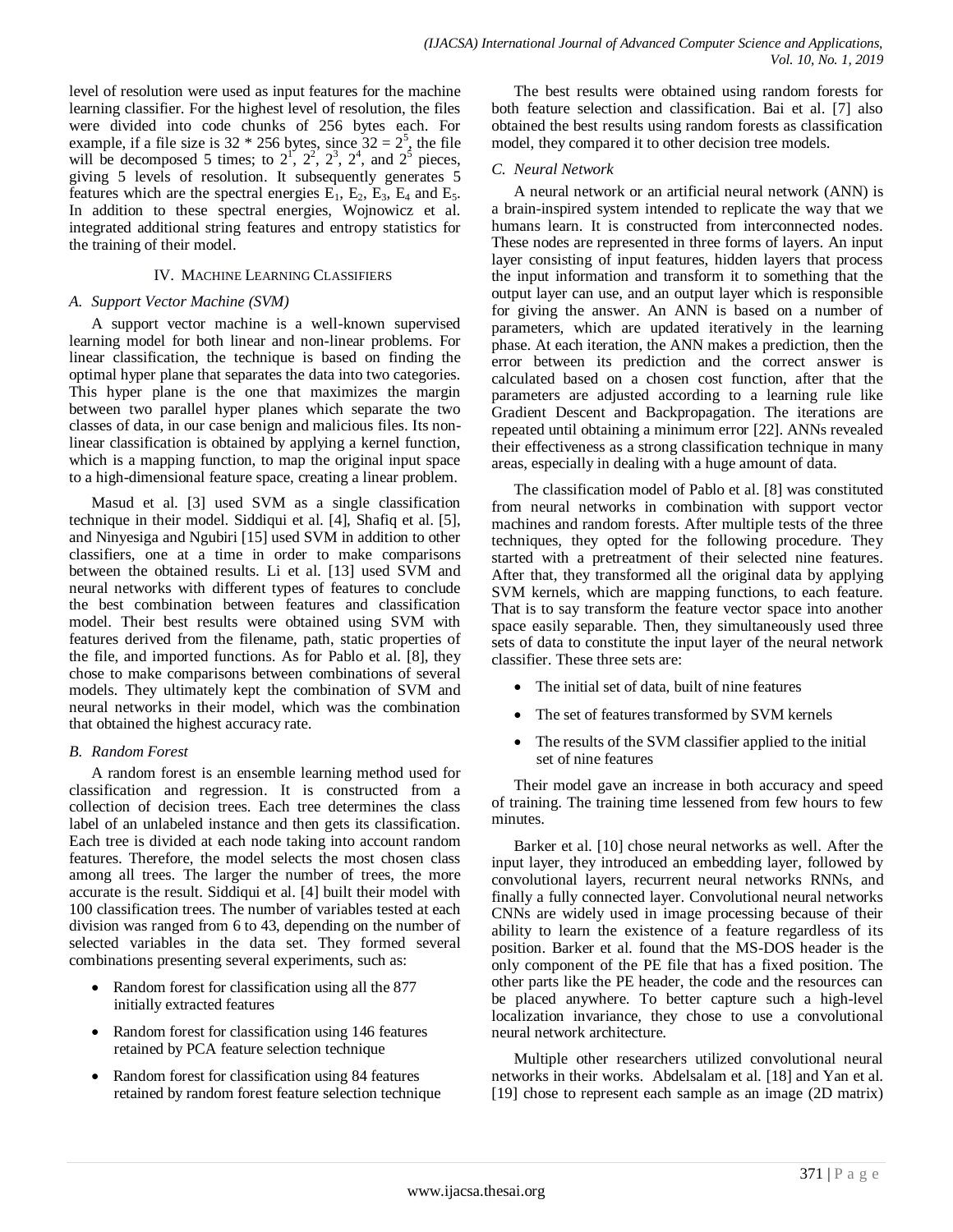which will be the input to a convolutional neural network. They obtained great results.

Boydell et al. [17] used a generic image scaling algorithm, where the raw malware byte code is interpreted as a one dimensional 'image' and is scaled to a fixed target size. According to them, their approach is simpler than converting a malware binary file to a 2D image before doing classification since one doesn"t have to make the decision about the height and the width of the image. The raw static byte code is used as input to a convolutional neural network followed by a recurrent neural network. However their work was intended to identify the malware class from nine classes and not to decide if a file is benign or malicious.

#### V. CLASSIFICATION OF THE STUDIED RESEARCHES

There are several indicators to measure the performance of a given classifier. For the classification of the different studied researches, this paper was interested in the accuracy rate of each one of them. Accuracy is defined as the number of malicious files classified as malicious, plus the number of benign files classified as benign, divided by the total number of files. Table 3 shows our results taking into account the most important researches.

We should mention that Burnap et al. [12] didn't calculate the accuracy in their experiments. They used instead the precision rate. It is the number of malicious files classified as malicious, divided by the number of all the files classified as malicious.

Several researches investigated in this paper use the k-fold cross-validation. It is a resampling procedure used to evaluate machine learning models on a limited data sample. The technique partitions the existing dataset into iterative learning and test subsets. It is applied to estimate the efficiency of a machine learning model on unseen data. However, since it does not use a completely new subset for the final test of the model, this can lead to an overfitting of the training data, the model subsequently would fail to perfectly generalize to previously unseen data. Therefore, an important factor is to check whether a classification model could generalize from previously seen data in the model training, to new data exclusively used for the last test phase.

Burnap et al. [12] performed their first experiment using 10-fold cross validation. In a second experiment, they used a new unseen set of data for the final test. By comparing the two experiments, we remark that the results of the random forest model decreased by more than 12% from the first experiment to the second one, whereas those of the ANN model decreased by 2.45% only. That shows that a model based on an ANN provides more stability between training and test datasets.

Pablo et al. [8] also made such a comparison. In the first experiment they obtained an accuracy of 99.60%, and after the application of their model to new malicious files, whose date of appearance was located after the date of the files used for training, the new accuracy was 98.40%. The results of the ANN model decreased in this case by just 1.20%.

As for Abdelsalam et al. [18], their best model considered performance metrics collected over a time interval as inputs to a convolutional neural network. They obtained an accuracy of 97% with the validation dataset, this result dropped to 90% while testing with the new test dataset. Here we see that the accuracy rate of the results of the convolutional neural network model decreased by 7%.

| Ref               | <b>Features</b>                                                                                    | <b>Feature Selection</b>                           | <b>Machine Learning Classifier</b> | Accuracy |
|-------------------|----------------------------------------------------------------------------------------------------|----------------------------------------------------|------------------------------------|----------|
| $[12]$            | 300 vectors of 9 machine activity metrics (taken each<br>second in a 5-minutes time window).       | SOFMs. 300 vectors of x-y coordinates<br>obtained  | Random forest                      | 86.70%   |
| $[18]$            | 128 vectors of 28 performance metrics (taken each 10<br>seconds in a 30-minutes time window)       | None                                               | <b>CNN</b>                         | 90%      |
| [10]              | Byte (mapped) sequences taken from the file bodies                                                 | None                                               | $CNN + RNN + ANN$                  | 90.90%   |
| [4]               | 877 assembly n-grams from the file bodies                                                          | Random forest: 84 features retained                | Random forest                      | 94.00%   |
| $[12]$            | 300 vectors of 9 machine activity metrics taken in a 5-<br>minute time window.                     | SOFMs. 300 vectors of x-y coordinates<br>obtained  | Logistic regression                | 94.60%   |
| $\lceil 3 \rceil$ | Binary n-grams, assembly n-grams and DLL function<br>calls                                         | Information gain: 1500 features<br>retained        | <b>SVM</b>                         | 96.30%   |
| [8]               | 682936 features: PE info, DLLs and other static and<br>dynamic information from VirusTotal website | Chi-squared, random forests. 9 features<br>adopted | SVM and ANN                        | 98.40%   |
| $[9]$             | Most common strings observed in file corpus $+$<br>$entropy$ statistics $+$ file entropy signals   | Wavelet transform of the entropy<br>signals        | Logistic regression                | 98.90%   |

TABLE III. CLASSIFICATION OF THE OBTAINED RESULTS